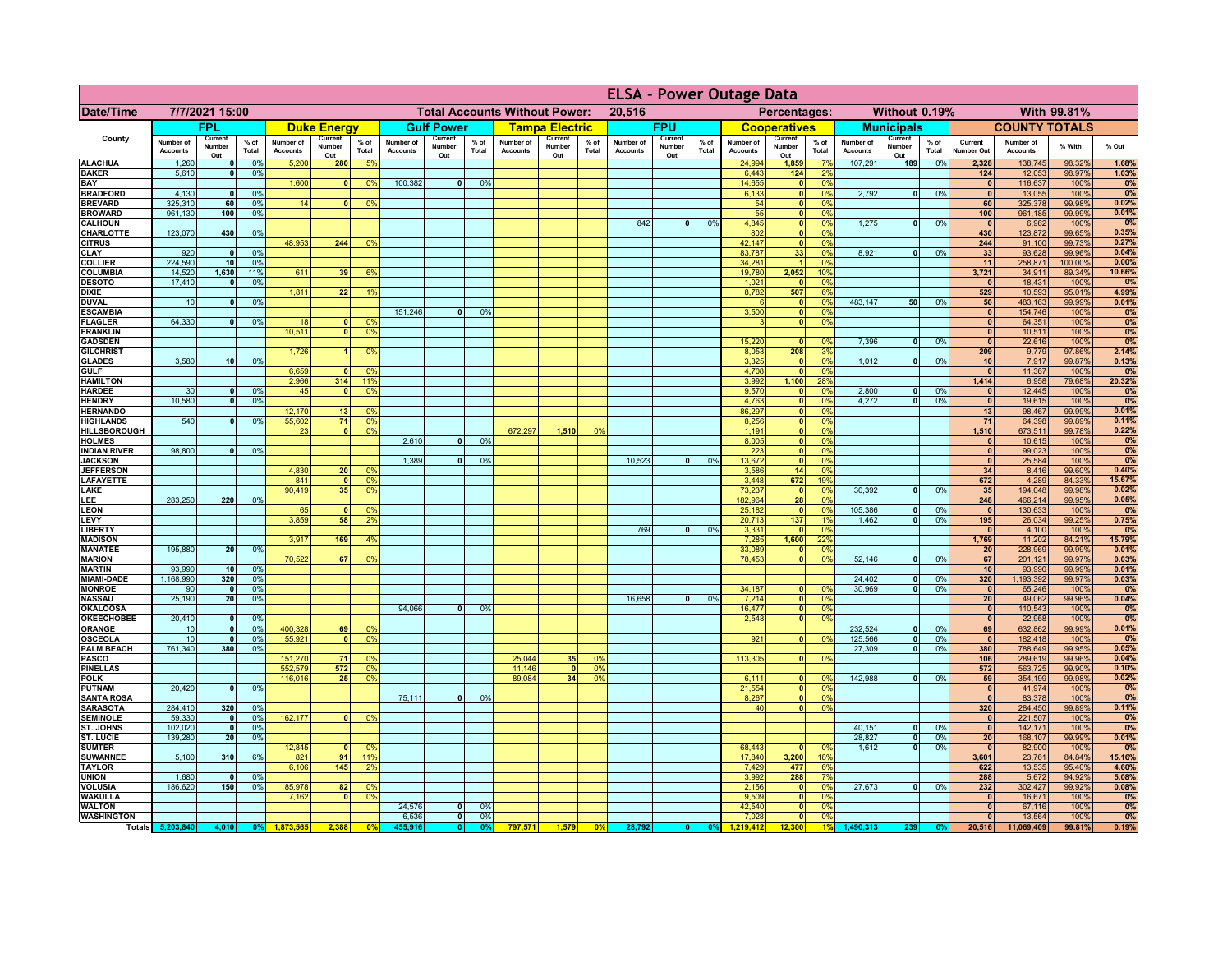## 7/7/2021 3:00 PM ELSA

| <b>Power Provider</b>                              | <b>County</b>     | <b>Number of Customers</b> | <b>Current Number Out</b> | <b>Outage Percentage</b> | <b>Estimated Restore Time</b> |
|----------------------------------------------------|-------------------|----------------------------|---------------------------|--------------------------|-------------------------------|
| Suwannee Valley Electric Cooperative, Inc.         | SUWANNEE          | 17,830                     | 3,200                     | 17.95%                   | 24                            |
| Clay Electric Cooperative                          | <b>ALACHUA</b>    | 24,059                     | 1,841                     | 7.65%                    | 24                            |
| Florida Power and Light Company                    | <b>COLUMBIA</b>   | 14,520                     | 1,630                     | 11.23%                   | <b>TBD</b>                    |
| Tri-County Electric Cooperative                    | <b>MADISON</b>    | 7,285                      | 1,600                     | 21.96%                   | 24                            |
| Clay Electric Cooperative                          | <b>COLUMBIA</b>   | 17,751                     | 1,546                     | 8.71%                    | 24                            |
| <b>Tampa Electric Company</b>                      | HILLSBOROUGH      | 672,297                    | 1,510                     | 0.22%                    | $24$                          |
| Suwannee Valley Electric Cooperative, Inc.         | <b>HAMILTON</b>   | 3,992                      | 1,100                     | 27.56%                   | 24                            |
| Suwannee Valley Electric Cooperative, Inc.         | LAFAYETTE         | 3,391                      | 672                       | 19.82%                   | 24                            |
| <b>Duke Energy</b>                                 | <b>PINELLAS</b>   | 552,579                    | 572                       | 0.10%                    | <b>TBD</b>                    |
| Suwannee Valley Electric Cooperative, Inc.         | COLUMBIA          | 2,029                      | 506                       | 24.94%                   | 24                            |
| <b>Tri-County Electric Cooperative</b>             |                   |                            | 477                       |                          | 24                            |
|                                                    | <b>TAYLOR</b>     | 7,429                      |                           | 6.42%                    |                               |
| Florida Power and Light Company                    | CHARLOTTE         | 123,070                    | 430                       | 0.35%                    | <b>TBD</b>                    |
| Florida Power and Light Company                    | PALM BEACH        | 761,340                    | 380                       | 0.05%                    | <b>TBD</b>                    |
| Florida Power and Light Company                    | MIAMI-DADE        | 1,168,990                  | 320                       | 0.03%                    | TBD                           |
| Florida Power and Light Company                    | SARASOTA          | 284,410                    | 320                       | 0.11%                    | <b>TBD</b>                    |
| Duke Energy                                        | <b>HAMILTON</b>   | 2,966                      | 314                       | 10.59%                   | <b>TBD</b>                    |
| Florida Power and Light Company                    | SUWANNEE          | 5,100                      | 310                       | 6.08%                    | <b>TBD</b>                    |
| Clay Electric Cooperative                          | <b>UNION</b>      | 3,992                      | 288                       | 7.21%                    | 24                            |
| <b>Duke Energy</b>                                 | <b>ALACHUA</b>    | 5,200                      | 280                       | 5.38%                    | <b>TBD</b>                    |
| Central Florida Electric Cooperative               | <b>DIXIE</b>      | 8,143                      | 254                       | 3.12%                    | 24                            |
| Tri-County Electric Cooperative                    | <b>DIXIE</b>      | 639                        | 253                       | 39.59%                   | 24                            |
| Duke Energy                                        | <b>CITRUS</b>     | 48,953                     | 244                       | 0.50%                    | <b>TBD</b>                    |
| Florida Power and Light Company                    | <b>LEE</b>        | 283,250                    | 220                       | 0.08%                    | <b>TBD</b>                    |
| Central Florida Electric Cooperative               | <b>GILCHRIST</b>  | 8,048                      | 208                       | 2.58%                    | 24                            |
| <b>Duke Energy</b>                                 | <b>MADISON</b>    | 3,917                      | 169                       | 4.31%                    | <b>TBD</b>                    |
| Florida Power and Light Company                    | VOLUSIA           | 186,620                    | 150                       | 0.08%                    | <b>TBD</b>                    |
| Gainesville (Gainesville Regional Utilities - GRU) | <b>ALACHUA</b>    | 100,600                    | 149                       | 0.15%                    | <b>TBD</b>                    |
| Duke Energy                                        | <b>TAYLOR</b>     | 6,106                      | 145                       | 2.37%                    | <b>TBD</b>                    |
| Central Florida Electric Cooperative               | LEVY              | 18,371                     | 137                       | 0.75%                    | 24                            |
| Clay Electric Cooperative                          | <b>BAKER</b>      | 2,765                      | 124                       | 4.48%                    | 24                            |
| Florida Power and Light Company                    | <b>BROWARD</b>    | 961,130                    | 100                       | 0.01%                    | <b>TBD</b>                    |
| Duke Energy                                        | SUWANNEE          | 821                        | 91                        | 11.08%                   | <b>TBD</b>                    |
| <b>Duke Energy</b>                                 | <b>VOLUSIA</b>    | 85,978                     | 82                        | 0.10%                    | <b>TBD</b>                    |
| Duke Energy                                        | <b>HIGHLANDS</b>  | 55,602                     | 71                        | 0.13%                    | <b>TBD</b>                    |
| <b>Duke Energy</b>                                 | PASCO             | 151,270                    | 71                        | 0.05%                    | <b>TBD</b>                    |
|                                                    |                   |                            | 69                        |                          | <b>TBD</b>                    |
| Duke Energy                                        | ORANGE            | 400,328                    |                           | 0.02%                    |                               |
| <b>Duke Energy</b>                                 | <b>MARION</b>     | 70,522                     | 67                        | 0.10%                    | <b>TBD</b>                    |
| Florida Power and Light Company                    | <b>BREVARD</b>    | 325,310                    | 60                        | 0.02%                    | TBD                           |
| <b>Duke Energy</b>                                 | LEVY              | 3,859                      | 58                        | 1.50%                    | <b>TBD</b>                    |
| Jacksonville (JEA)                                 | <b>DUVAL</b>      | 464,250                    | 50                        | 0.01%                    | <b>TBD</b>                    |
| City of Newberry                                   | <b>ALACHUA</b>    | 2,185                      | 40                        | 1.83%                    | <b>TBD</b>                    |
| Duke Energy                                        | COLUMBIA          | 611                        | 39                        | 6.38%                    | TBD                           |
| Duke Energy                                        | LAKE              | 90,419                     | 35                        | 0.04%                    | <b>TBD</b>                    |
| <b>Tampa Electric Company</b>                      | PASCO             | 25,044                     | 35                        | 0.14%                    | $24$                          |
| Tampa Electric Company                             | <b>POLK</b>       | 89,084                     | 34                        | 0.04%                    | $24$                          |
| Clay Electric Cooperative                          | <b>CLAY</b>       | 83,787                     | 33                        | 0.04%                    | 24                            |
| Lee County Electric Cooperative                    | <b>LEE</b>        | 182,964                    | 28                        | 0.02%                    | <b>TBD</b>                    |
| Duke Energy                                        | <b>POLK</b>       | 116,016                    | 25                        | 0.02%                    | <b>TBD</b>                    |
| <b>Duke Energy</b>                                 | <b>DIXIE</b>      | 1,811                      | 22                        | 1.21%                    | TBD                           |
| Duke Energy                                        | <b>JEFFERSON</b>  | 4,830                      | 20                        | 0.41%                    | TBD                           |
| Florida Power and Light Company                    | MANATEE           | 195,880                    | 20                        | 0.01%                    | <b>TBD</b>                    |
| Florida Power and Light Company                    | NASSAU            | 25,190                     | 20                        | 0.08%                    | TBD                           |
| Florida Power and Light Company                    | ST. LUCIE         | 139,280                    | 20                        | 0.01%                    | <b>TBD</b>                    |
| Central Florida Electric Cooperative               | <b>ALACHUA</b>    | 935                        | 18                        | 1.93%                    | 24                            |
| Tri-County Electric Cooperative                    | <b>JEFFERSON</b>  | 3,586                      | 14                        | 0.39%                    | 24                            |
| Duke Energy                                        | <b>HERNANDO</b>   | 12,170                     | 13                        | 0.11%                    | TBD                           |
| Florida Power and Light Company                    | <b>COLLIER</b>    | 224,590                    | 10                        | 0.00%                    | <b>TBD</b>                    |
| Florida Power and Light Company                    | GLADES            | 3,580                      | 10                        | 0.28%                    | TBD                           |
|                                                    |                   |                            |                           |                          |                               |
| Florida Power and Light Company                    | <b>MARTIN</b>     | 93,990                     | 10<br>$\mathbf 1$         | 0.01%                    | <b>TBD</b><br>TBD             |
| Duke Energy                                        | <b>GILCHRIST</b>  | 1,726                      |                           | 0.06%                    |                               |
| Lee County Electric Cooperative                    | <b>COLLIER</b>    | 34,281                     | $\mathbf{1}$              | 0.00%                    | <b>TBD</b>                    |
| Central Florida Electric Cooperative               | LAFAYETTE         | 10                         | 0                         | 0.00%                    | TBD                           |
| Central Florida Electric Cooperative               | <b>MARION</b>     | 9                          | $\pmb{0}$                 | 0.00%                    | <b>TBD</b>                    |
| Chattahoochee Electric                             | GADSDEN           | 1,173                      | 0                         | 0.00%                    | TBD                           |
| Choctawhatchee Electric Cooperative                | <b>HOLMES</b>     | 321                        | $\pmb{0}$                 | 0.00%                    | <b>TBD</b>                    |
| Choctawhatchee Electric Cooperative                | <b>OKALOOSA</b>   | 16,477                     | 0                         | 0.00%                    | TBD                           |
| Choctawhatchee Electric Cooperative                | <b>SANTA ROSA</b> | 134                        | $\pmb{0}$                 | 0.00%                    | <b>TBD</b>                    |
| Choctawhatchee Electric Cooperative                | WALTON            | 42,429                     | 0                         | 0.00%                    | TBD                           |
| City of Alachua                                    | <b>ALACHUA</b>    | 4,506                      | $\pmb{0}$                 | 0.00%                    | <b>TBD</b>                    |
| City of Bartow                                     | <b>POLK</b>       | 12,074                     | 0                         | 0.00%                    | TBD                           |
| City of Blountstown                                | CALHOUN           | 1,275                      | $\pmb{0}$                 | 0.00%                    | <b>TBD</b>                    |
| City of Bushnell                                   | SUMTER            | 1,612                      | 0                         | 0.00%                    | TBD                           |
| City of Clewiston                                  | <b>HENDRY</b>     | 4,272                      | $\mathbf 0$               | 0.00%                    | TBD                           |
|                                                    |                   |                            |                           |                          |                               |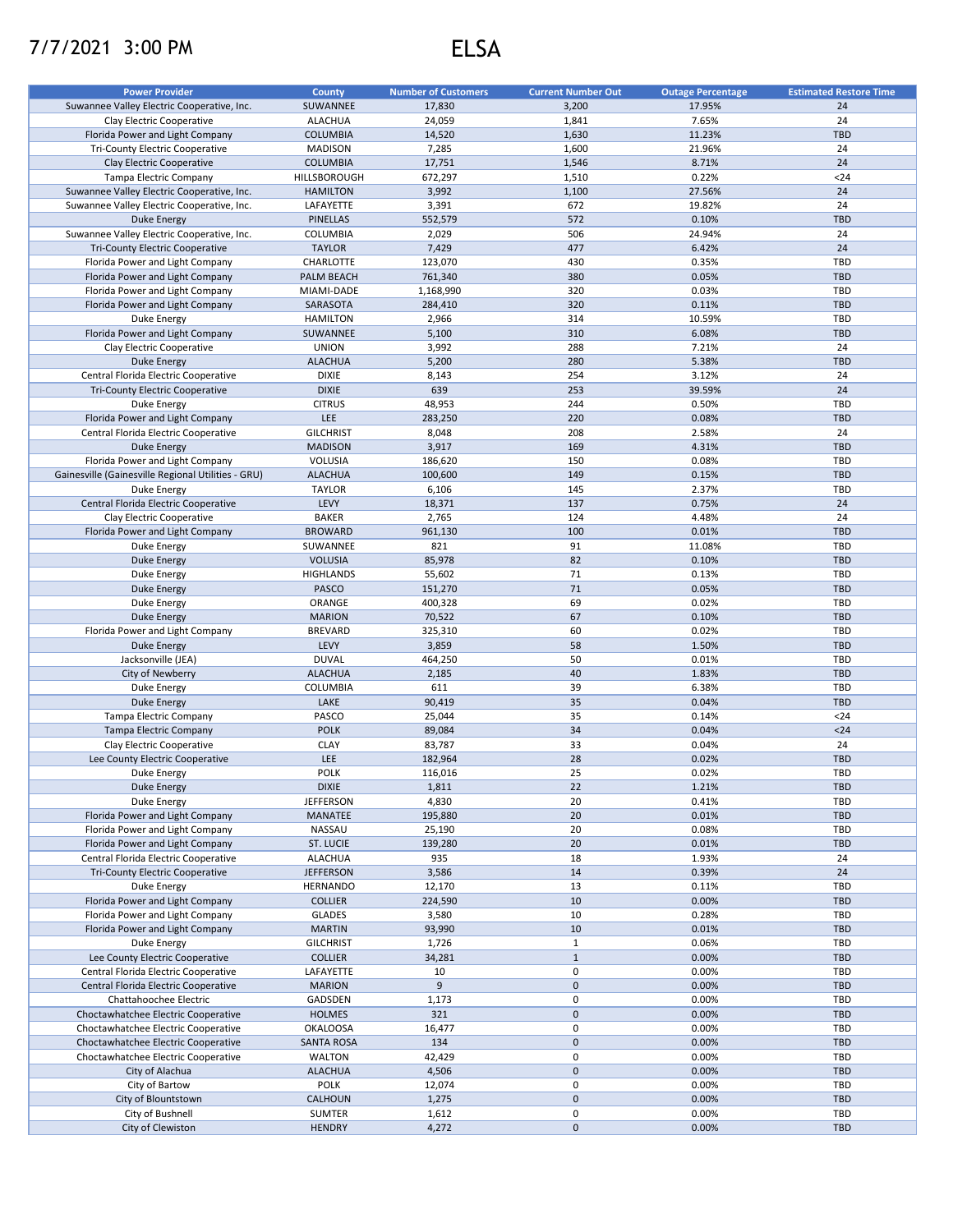## 7/7/2021 3:00 PM ELSA

| City of Fort Meade                        | <b>POLK</b>         | 2,379       | $\mathsf 0$         | 0.00% | TBD        |
|-------------------------------------------|---------------------|-------------|---------------------|-------|------------|
| City of Havana                            | GADSDEN             | 1,455       | $\mathsf 0$         | 0.00% | <b>TBD</b> |
| City of Leesburg                          | LAKE                | 24,500      | 0                   | 0.00% | TBD        |
| City of Moore Haven                       | <b>GLADES</b>       | 1,012       | $\mathbf 0$         | 0.00% | <b>TBD</b> |
| City of Mount Dora                        | LAKE                | 5,892       | $\pmb{0}$           | 0.00% | TBD        |
| City of Quincy                            | GADSDEN             | 4,768       | $\pmb{0}$           | 0.00% | <b>TBD</b> |
| City of Starke                            | <b>BRADFORD</b>     | 2,792       | $\mathsf 0$         | 0.00% | TBD        |
| City of Tallahassee                       | LEON                | 105,386     | $\pmb{0}$           | 0.00% | <b>TBD</b> |
| City of Vero Beach                        | <b>INDIAN RIVER</b> | 0           | $\pmb{0}$           |       | TBD        |
| City of Wauchula                          | <b>HARDEE</b>       | 2,800       | $\mathsf 0$         | 0.00% | <b>TBD</b> |
| City of Williston                         | LEVY                | 1,462       | $\pmb{0}$           | 0.00% | TBD        |
| City of Winter Park                       | ORANGE              | 14,947      | $\mathsf 0$         | 0.00% | <b>TBD</b> |
| Clay Electric Cooperative                 | <b>BRADFORD</b>     | 6,133       | $\pmb{0}$           | 0.00% | TBD        |
| Clay Electric Cooperative                 | <b>DUVAL</b>        | 6           | $\mathsf 0$         | 0.00% | <b>TBD</b> |
| Clay Electric Cooperative                 | <b>FLAGLER</b>      | 3           | $\mathsf 0$         | 0.00% | TBD        |
| Clay Electric Cooperative                 | <b>GILCHRIST</b>    | 5           | $\mathsf 0$         | 0.00% | <b>TBD</b> |
| Clay Electric Cooperative                 | LAKE                | 2,284       | 0                   | 0.00% | TBD        |
| Clay Electric Cooperative                 | LEVY                | 671         | $\pmb{0}$           | 0.00% | <b>TBD</b> |
| Clay Electric Cooperative                 | <b>MARION</b>       | 16,459      | 0                   | 0.00% | <b>TBD</b> |
| Clay Electric Cooperative                 | <b>PUTNAM</b>       | 21,554      | $\mathsf 0$         | 0.00% | <b>TBD</b> |
| Clay Electric Cooperative                 | SUWANNEE            | 10          | 0                   | 0.00% | TBD        |
| Clay Electric Cooperative                 | <b>VOLUSIA</b>      | 2,156       | $\mathbf 0$         | 0.00% | <b>TBD</b> |
| Duke Energy                               | BAY                 | 1,600       | 0                   | 0.00% | TBD        |
| Duke Energy                               | <b>BREVARD</b>      | 14          | $\mathsf 0$         | 0.00% | <b>TBD</b> |
| Duke Energy                               | <b>FLAGLER</b>      | 18          | 0                   | 0.00% | TBD        |
| <b>Duke Energy</b>                        | <b>FRANKLIN</b>     | 10,511      | $\mathsf 0$         | 0.00% | TBD        |
| Duke Energy                               | <b>GULF</b>         | 6,659       | 0                   | 0.00% | <b>TBD</b> |
| <b>Duke Energy</b>                        | HARDEE              | 45          | $\mathsf 0$         | 0.00% | <b>TBD</b> |
| Duke Energy                               | HILLSBOROUGH        | 23          | 0                   | 0.00% | TBD        |
| <b>Duke Energy</b>                        | LAFAYETTE           | 841         | $\pmb{0}$           | 0.00% | <b>TBD</b> |
| Duke Energy                               | LEON                | 65          | 0                   | 0.00% | <b>TBD</b> |
| <b>Duke Energy</b>                        | <b>OSCEOLA</b>      | 55,921      | $\mathsf 0$         | 0.00% | <b>TBD</b> |
| Duke Energy                               | SEMINOLE            | 162,177     | $\mathsf 0$         | 0.00% | TBD        |
| Duke Energy                               | <b>SUMTER</b>       | 12,845      | $\mathsf 0$         | 0.00% | <b>TBD</b> |
| Duke Energy                               | WAKULLA             | 7,162       | $\mathsf 0$         | 0.00% | <b>TBD</b> |
| Escambia River Electric Cooperative, Inc. | <b>ESCAMBIA</b>     | 3,500       | $\mathsf 0$         | 0.00% | <b>TBD</b> |
| Escambia River Electric Cooperative, Inc. | <b>SANTA ROSA</b>   | 8,133       | $\mathsf 0$         | 0.00% | <b>TBD</b> |
| Florida Keys Electric Cooperative         | <b>MONROE</b>       | 34,187      | $\mathbf 0$         | 0.00% | <b>TBD</b> |
| Florida Power and Light Company           | <b>ALACHUA</b>      | 1,260       | $\mathsf 0$         | 0.00% | TBD        |
| Florida Power and Light Company           | <b>BAKER</b>        | 5,610       | $\mathbf 0$         | 0.00% | <b>TBD</b> |
| Florida Power and Light Company           | <b>BRADFORD</b>     | 4,130       | 0                   | 0.00% | TBD        |
| Florida Power and Light Company           | <b>CLAY</b>         | 920         | $\pmb{0}$           | 0.00% | <b>TBD</b> |
| Florida Power and Light Company           | <b>DESOTO</b>       | 17,410      | $\mathsf 0$         | 0.00% | TBD        |
| Florida Power and Light Company           | <b>DUVAL</b>        | 10          | $\mathbf 0$         | 0.00% | <b>TBD</b> |
| Florida Power and Light Company           | <b>FLAGLER</b>      | 64,330      | $\mathsf 0$         | 0.00% | TBD        |
| Florida Power and Light Company           | HARDEE              | 30          | $\mathbf 0$         | 0.00% | <b>TBD</b> |
| Florida Power and Light Company           | <b>HENDRY</b>       | 10,580      | 0                   | 0.00% | TBD        |
| Florida Power and Light Company           | <b>HIGHLANDS</b>    | 540         | $\pmb{0}$           | 0.00% | <b>TBD</b> |
| Florida Power and Light Company           | <b>INDIAN RIVER</b> | 98,800      | 0                   | 0.00% | TBD        |
| Florida Power and Light Company           | <b>MONROE</b>       | 90          | $\mathbf 0$         | 0.00% | <b>TBD</b> |
| Florida Power and Light Company           | OKEECHOBEE          | 20,410      | 0                   | 0.00% | TBD        |
| Florida Power and Light Company           | ORANGE              | 10          | $\mathbf 0$         | 0.00% | <b>TBD</b> |
| Florida Power and Light Company           | <b>OSCEOLA</b>      | 10          | 0                   | 0.00% | TBD        |
| Florida Power and Light Company           | PUTNAM              | 20,420      | $\pmb{0}$           | 0.00% | <b>TBD</b> |
| Florida Power and Light Company           | SEMINOLE            | 59,330      | $\pmb{0}$           | 0.00% | TBD        |
| Florida Power and Light Company           | ST. JOHNS           | 102,020     | $\pmb{0}$           | 0.00% | <b>TBD</b> |
| Florida Power and Light Company           | <b>UNION</b>        | 1,680       | $\pmb{0}$           | 0.00% | TBD        |
| Florida Public Utilities Corporation      | <b>CALHOUN</b>      | 842         | $\mathsf 0$         | 0.00% | Restored   |
| Florida Public Utilities Corporation      | <b>JACKSON</b>      | 10,523      | $\pmb{0}$           | 0.00% | Restored   |
| Florida Public Utilities Corporation      | <b>LIBERTY</b>      | 769         | $\mathsf 0$         | 0.00% | Restored   |
| Florida Public Utilities Corporation      | NASSAU              | 16,658      | $\mathsf 0$         | 0.00% | Restored   |
| Fort Pierce Utilities Authority           | ST. LUCIE           | 28,827      | $\mathsf 0$         | 0.00% | <b>TBD</b> |
| Glades Electric Cooperative, Inc.         | <b>GLADES</b>       | 3,325       | 0                   | 0.00% | TBD        |
| Glades Electric Cooperative, Inc.         | HARDEE              | $\mathbf 0$ | $\mathsf 0$         |       | <b>TBD</b> |
| Glades Electric Cooperative, Inc.         | <b>HENDRY</b>       | 4,009       | 0                   | 0.00% | <b>TBD</b> |
| Glades Electric Cooperative, Inc.         | <b>HIGHLANDS</b>    | 7,945       | $\mathbf 0$         | 0.00% | <b>TBD</b> |
| Glades Electric Cooperative, Inc.         | OKEECHOBEE          | 2,548       | 0                   | 0.00% | <b>TBD</b> |
| Green Cove Springs Electric               | <b>CLAY</b>         | 4,041       | 0                   | 0.00% | <b>TBD</b> |
| Gulf Coast Electric Cooperative, Inc.     | BAY                 | 14,655      | 0                   | 0.00% | TBD        |
| Gulf Coast Electric Cooperative, Inc.     | CALHOUN             | 2,013       | $\mathbf 0$         | 0.00% | <b>TBD</b> |
| Gulf Coast Electric Cooperative, Inc.     | <b>GULF</b>         | 4,708       | 0                   | 0.00% | TBD        |
| Gulf Coast Electric Cooperative, Inc.     | <b>JACKSON</b>      | 51          | $\mathsf 0$         | 0.00% | <b>TBD</b> |
| Gulf Coast Electric Cooperative, Inc.     | <b>WALTON</b>       | 111         | 0                   | 0.00% | TBD        |
| Gulf Coast Electric Cooperative, Inc.     | WASHINGTON          | 2,705       | $\mathsf{O}\xspace$ | 0.00% | TBD        |
|                                           |                     |             |                     |       |            |